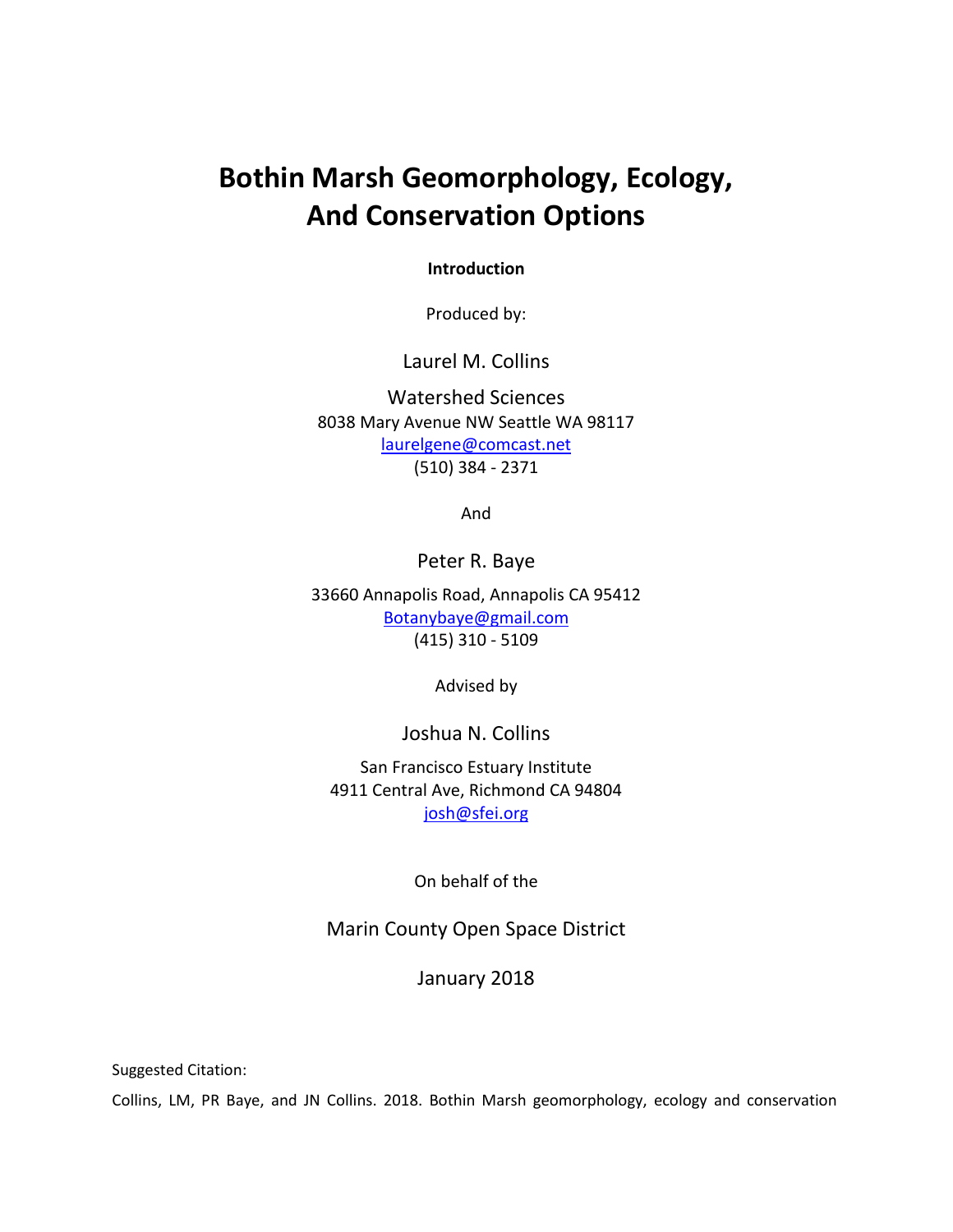options. Prepared for the Marin County Open Space District, San Rafael CA.

This page is intentionally blank.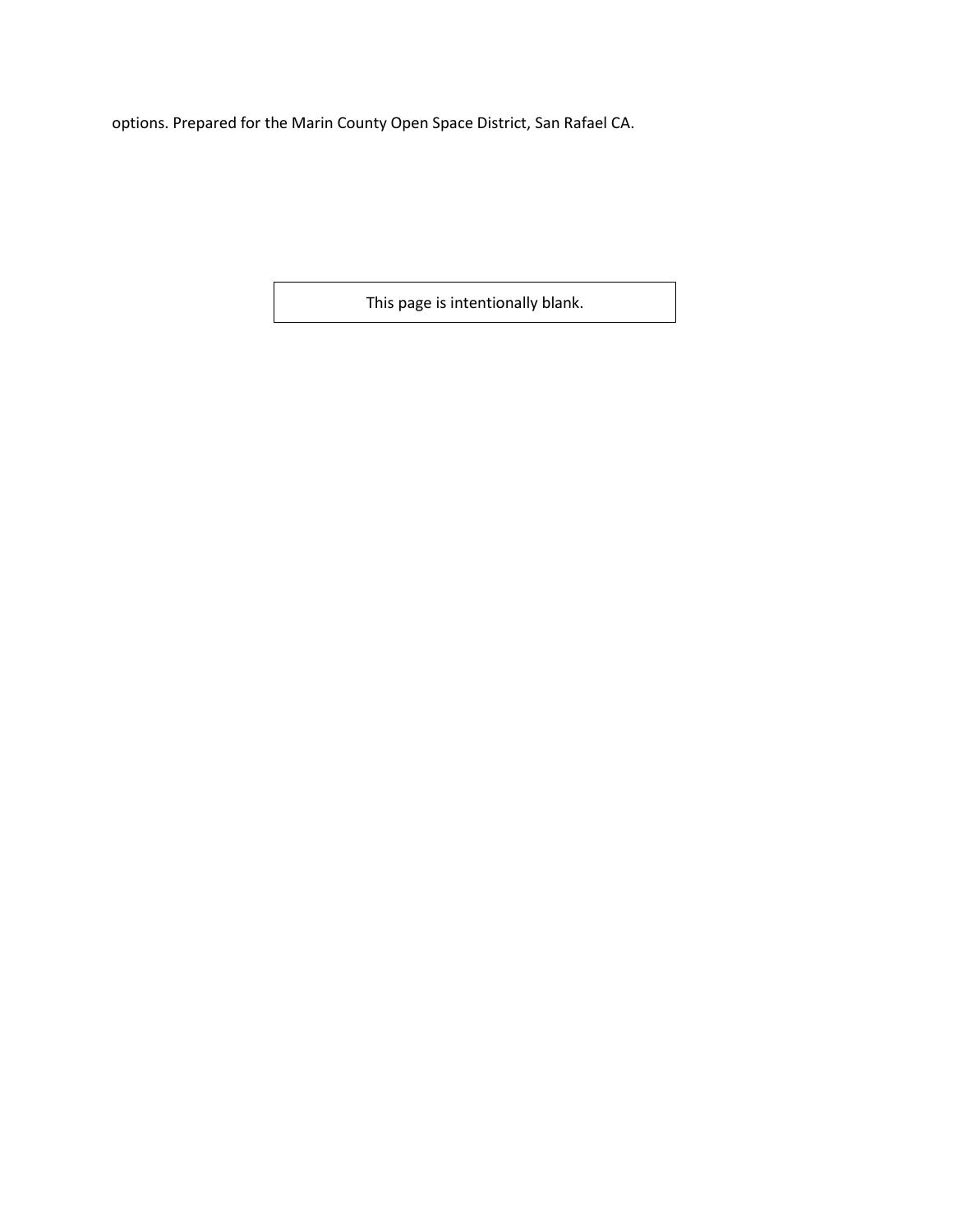## **Introduction**

#### **Report Overview**

This report was produced on behalf of the Marin County Parks based on review of the science related to restoration and protection of tidal marshes in upper Richardson Bay, Marin County, California.

The authors are thankful for the opportunity to produce this report. We were able to apply our collective century of experience as investigative wetland and watershed scientists to a familiar locale, and in the processes learn from each other's expert perspectives. Adequately covering the breadth of subject matter would not have been possible without such a diverse and experienced team. We especially Veronica Pearson, Marin County Parks, for her support and guidance.

We produced this report as six standalone Chapters with two Appendices. This approach separates an otherwise massive report into a set of six technical references that we hope will be useful to current and future environmental planners, scientists, and engineers working in Richardson Bay and beyond. This report covers the following major subjects.

| Chapter 1:  | Tidal marsh formative processes                                        |
|-------------|------------------------------------------------------------------------|
| Chapter 2:  | Sea level rise and adaptation management strategies                    |
| Chapter 3:  | History and causes of physical environmental change                    |
| Chapter 4:  | Ecological response to environmental change                            |
| Chapter 5:  | Conservation options                                                   |
| Chapter 6:  | Synthesis of key findings                                              |
| Appendix 1: | Review of regional tidal marsh plant and wildlife technical literature |
| Appendix 2: | Guide to common vascular plants in the Bothin Marsh Complex            |
|             |                                                                        |

Although the Chapters are designed as standalone references, there is a flow of information from one Chapter to the next, and the content of one Chapter can be better understood if the preceding Chapters have been read. Chapters 1-3 are especially helpful to understand Chapters 4-5. The concluding Chapter is a succinct summary and synthesis of the previous five Chapters. The two Appendices can be especially useful to amateur and professional wetlands botanists.

This is one of many scientific reports focused on the tidal marshes of upper Richardson Bay, herein called the Bothin Marsh Complex (see the Section on Setting below). The other reports on Bothin Marsh and Richardson Bay are narrower in scope. This report reviewed those reports and a wealth of additional relevant technical information, representing more than three hundred documents and more than two hundred maps and other images, spanning the period from 1795 to the present.

This report focuses on restoring and conserving the natural functions and values of the Bothin Marsh Complex. It does not comprehensively address the critically important social-economic aspects of adaptation to sea level rise. Chapter 2 identifies some of the common adaptation strategies and methods to facilitate societal adaptions in the Bay Area and other coastal regions of the U.S. However, this report mainly addresses the threats of sea level rise to tidal marsh ecosystems in upper Richardson Bay, north of the Highway 101 Bridge. For the purposes of this report, this area is referred to as the Bay. Other areas of the San Francisco Estuary are identified by their full names.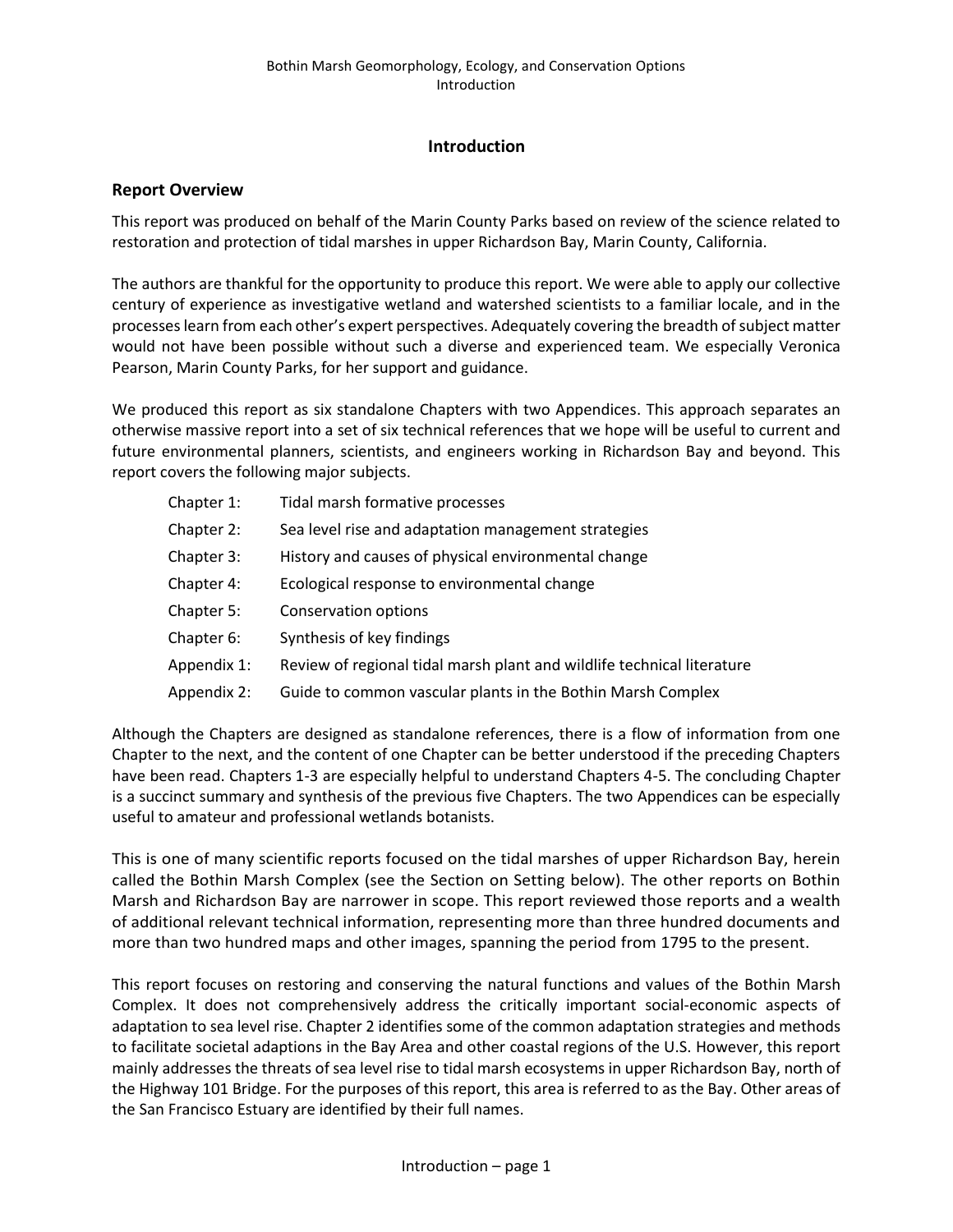#### **Setting**

Prior to the end of the last ice age, the V-shaped valley that is now occupied by the Bay drained southeast to what was then the most southern extent of the Sacramento River. Waters draining from valley would have met the antecedent Sacramento River as it headed out the Golden Gate and across the Gulf of the Farallones to the Continental Shelf. With the melting of the polar icecaps, sea level rose through the Golden Gate and began creating San Francisco Estuary about 10,000 years ago (Atwater *et al.* 1977). By about 6000 years ago, as the rate of sea level rise declined from about 0.75 inches per year (about 6 feet per century) to 0.075 inches per year (about 0.6 feet per century), tidal water began entering Richardson Bay. A profile of the Pleistocene stream that drained into the nascent Bay, indicates that it sloped between 100 and 130 feet per mile. Over time, the submerged valley wasfilled with up to 150 feet of tidal sediment (Connor 1983). The Bay bottom changes to a virtual cliff face where it meets the greater San Francisco Bay near the Golden Gate. In its natural state, the Bay bottom was remarkably uniform in depth and sediment type. A modern profile of the Bay bottom varies only between 5 and 50 feet per mile (Means, 1965). Over geologic and historical time, the gradient of the Bay has continued to flatten.

Richardson Bay trends southeast‐northwest, and is separated by Strawberry Peninsula into two roughly parallel sub‐bays or arms. The northern arm is shorter but broader and extends between Belvedere Island and Strawberry Point. The southern arm is longer and narrower, and extends between Strawberry Point and Sausalito. The southern arm is commonly referred to as Richardson Bay, given that it is crossed by the Richardson Bay Bridge. The Bay was formally named Pickleweed Inlet by the U.S. Board of Geographic Names in 1979. This report does not use the name Pickleweed Inlet.



Map of the Bothin Marsh Complex and its component marshes in upper Richardson Bay in relation to the Arroyo Corte Madera del Presidio and Coyote Creek as the focus of this report.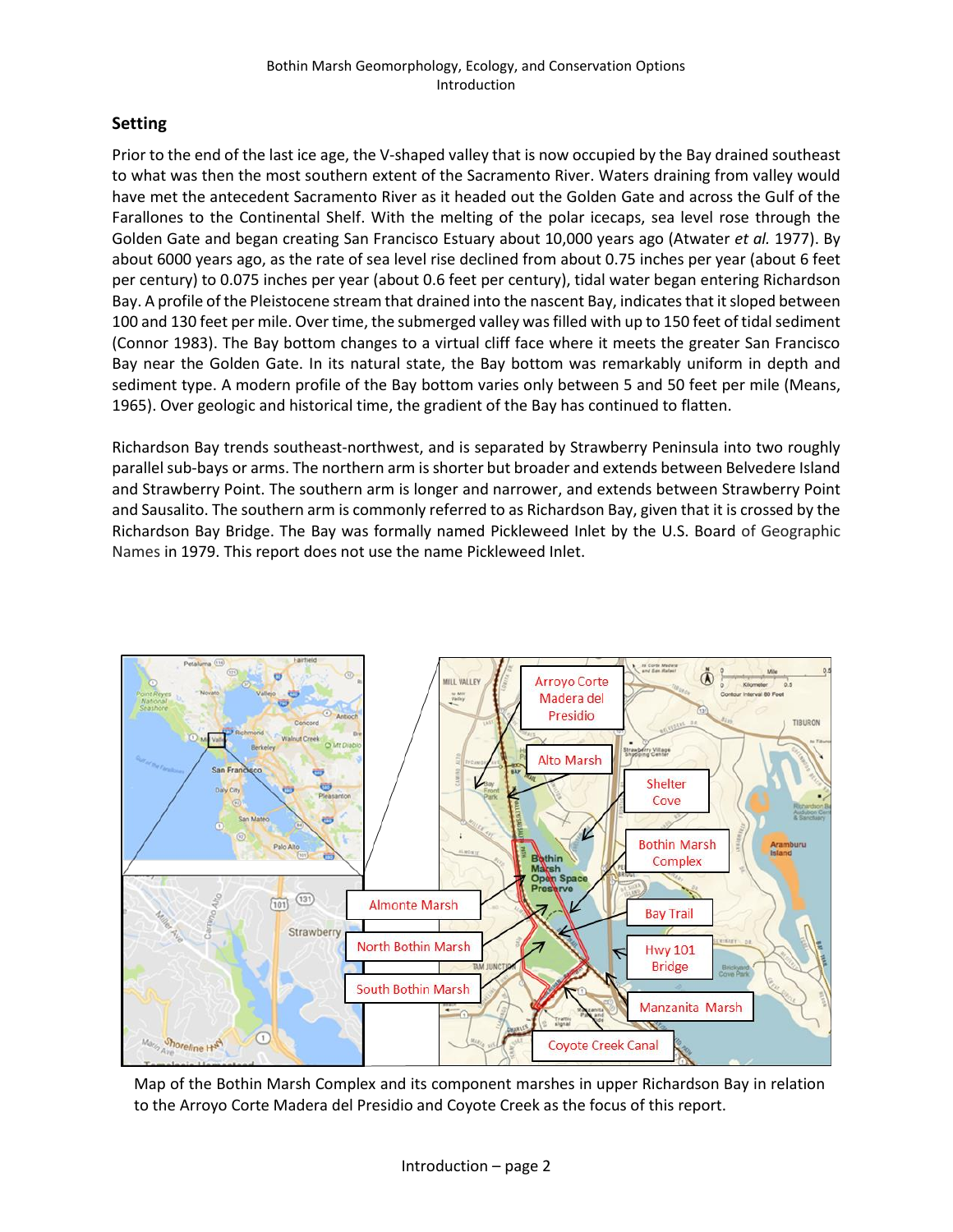#### Bothin Marsh Geomorphology, Ecology, and Conservation Options Introduction



Eastward aerial view of upper Richardson Bay and the Bothin Marsh Complex. Wikimedia Commons (By Bento00 (Own work) [Public domain], via Wikimedia Commons).

Two streams, Arroyo Corte Madera del Presidio and Coyote Creek, are by far the largest watersheds draining to Richardson Bay. Their areas are 5.7 square miles and 3.3 square miles, respectively. They account for 78% of the total catchment for the Bay. Both streams drain into the upper Bay. They receive about 90% of their rain between October and April, with an average of 36 inches per year. Seasonal max/min temperatures are 41.5  $^{0}$ F/59.6  $^{0}$ F for the wet season and 50.5 $^{0}$ F/86.5  $^{0}$ F for the dry season U.S. National Weather Service [\(https://www.weather.gov/phi/localclimate\)](https://www.weather.gov/phi/localclimate).

Local data for vegetation, land use, and human demographics are reported below.

Demographic and land cover statistics for the lands draining to upper Richardson Bay (EcoAtlas, December 2017. https://www.ecoatlas.org/).

| <b>Human Demographics</b>    |  |                                   | <b>Upland habitat Abundance</b> |              |          |
|------------------------------|--|-----------------------------------|---------------------------------|--------------|----------|
| <b>Population Size</b>       |  | 59,582                            | <b>Habitat Type</b>             | Area (acres) | Area (%) |
| <b>Population Density</b>    |  | 5,207 per mi <sup>2</sup>         | Urban                           | 2,363        | 32.4%    |
| <b>Housing Units</b>         |  | 27,036                            | Coastal Oak Woodland            | 1,175        | 16.1%    |
| <b>Housing Unit Density</b>  |  | 2,363 per $mi^2$                  | Montane Hardwood                | 954          | 13.1%    |
| <b>Land Cover</b>            |  |                                   | Mixed Chaparral                 | 584          | 8.0%     |
| <b>Land Cover Class</b>      |  | Percent of<br><b>Profile Data</b> | Annual Grass                    | 520          | 7.1%     |
| Developed Open Space         |  | 46%                               | Coastal Scrub                   | 487          | 6.7%     |
| Low Intensity Development    |  | 32%                               | Eucalyptus                      | 421          | 5.8%     |
| Medium Intensity Development |  | 20%                               | Montane Hardwood-Conifer        | 313          | 4.3%     |
| High Intensity Development   |  | 2%                                | Montane Riparian                | 48           | 0.7%     |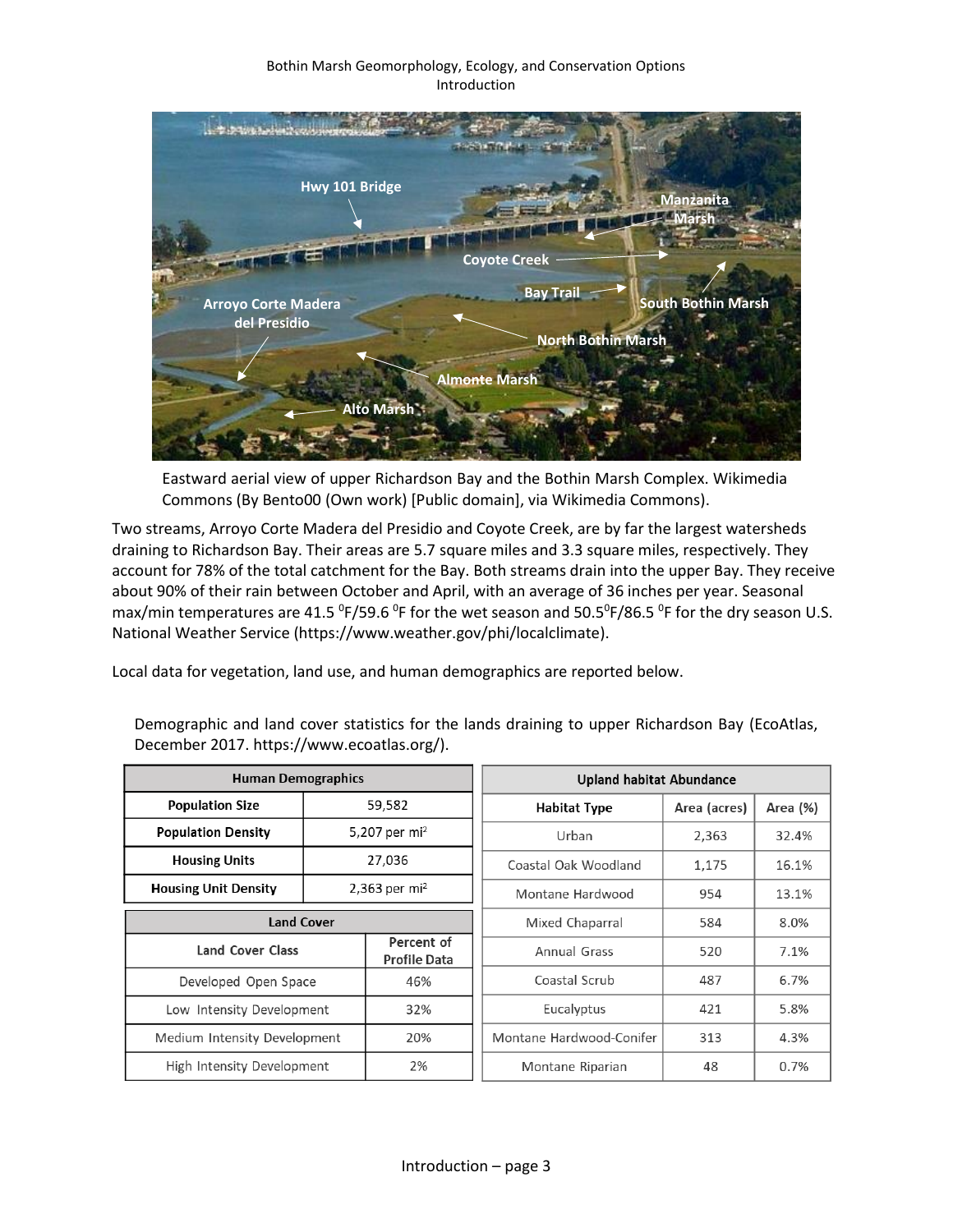This technical report includes technical terms that may be unfamiliar to some readers. Common terms are defined when first used in each Chapter. This glossary is provided for terms used in this Report.

| <b>Term</b>                 |        | <b>Basic Meaning in This Report</b>                                                     |  |  |  |
|-----------------------------|--------|-----------------------------------------------------------------------------------------|--|--|--|
| Accretion                   |        | Process of maintaining or gaining height of tidal marsh or flat due to sedimentation    |  |  |  |
| Alluvial fan                |        | Fan-shaped deposit of sediment by a creek at its mouth                                  |  |  |  |
| Autochthonous Sediment      |        | Organic material produced by marsh plants adding to accretion                           |  |  |  |
| <b>Backshore</b>            |        | Boundary between tidal marsh and upland                                                 |  |  |  |
| Beach                       |        | Unvegetated sloping foreshore of highly mobile sediment                                 |  |  |  |
| <b>Berm</b>                 |        | Elevated ribbon of land, raised bank, or terrace bordering a channel or foreshore       |  |  |  |
| Delta                       |        | An alluvial fan subject to tidal submergence                                            |  |  |  |
| Drainage Network            |        | System of channels conveying water from one to another                                  |  |  |  |
| <b>Eco-Geomorphic Unit</b>  |        | Land features formed and maintained by interactions between physical and                |  |  |  |
|                             |        | biological processes.                                                                   |  |  |  |
| Erosion                     |        | Loss of tidal lands or uplands due to actions of wind and water                         |  |  |  |
| Fetch                       |        | Length of water surface over which wind blows                                           |  |  |  |
| Foreshore                   |        | Boundary between tidal marsh and tidal flat or shallow subtidal area                    |  |  |  |
| Lag Surface                 |        | Layer of coarse sediments preventing erosion of underlying finer sediments              |  |  |  |
| Levee                       |        | Elevated strip of land or raised bank along a channel or foreshore; higher than a berm. |  |  |  |
| Managed                     |        | Planned relocation of people and built environment out of sea level rise migration      |  |  |  |
| Retreat                     | space. |                                                                                         |  |  |  |
| Mean High Water             |        | Average of all high tides for a designated number of tide cycles                        |  |  |  |
| Mean Higher High Water      |        | Average of higher of two daily high tides for a designated number of tide cycles        |  |  |  |
| <b>Mean Low Water</b>       |        | Average of all low tides for a designated number of tide cycles                         |  |  |  |
| <b>Mean Lower Low Water</b> |        | Average of lower of two daily low tides for a designated number of tide cycles          |  |  |  |
| Mean Sea Level              |        | Average of hourly heights of the tide during the National Tidal Datum Epoch.            |  |  |  |
| <b>Migration Space</b>      |        | Area of uplands the tides will submerge at a designated future time                     |  |  |  |
| Panne                       |        | Shallow high marsh pond subject to seasonal desiccation                                 |  |  |  |
| Run-up                      |        | The action of waves reaching lands above the height of the high tide.                   |  |  |  |
| Scarp                       |        | Very steep channel or foreshore bank caused by erosion                                  |  |  |  |
| Sedimentation               |        | Process of sediment deposition or creation at a tidal, subtidal, or upland surface      |  |  |  |
| Sediment Transport          |        | Process of water carrying or moving sediment                                            |  |  |  |
| <b>Shell Hash</b>           |        | Sediment consisting of broken shellfish shells                                          |  |  |  |
| Splay                       |        | Fan-shaped sediment deposit smaller and less maintained than an alluvial fan            |  |  |  |
| Subtidal                    |        | Below Mean Lower Low Water                                                              |  |  |  |
| Supratidal                  |        | Above the maximum height of the tide                                                    |  |  |  |
| Suspended sediment          |        | Sediment contained within a volume of water                                             |  |  |  |
| Terrigenous sediment        |        | Sediment transported by upland runoff and not by tide                                   |  |  |  |
| Tidal                       |        | Sedimentation or anything else depending upon tides or within the tidal zone            |  |  |  |
| Tidal Flat (mud or sand)    |        | Unvegetated tidal lands between Mean Lower Low water and the foreshore                  |  |  |  |
| <b>Tidal Marsh</b>          |        | Vegetated tidal lands between the foreshore and backshore                               |  |  |  |
|                             |        | A tidal prism is the volume of water in an estuary or inlet between mean high tide and  |  |  |  |
| <b>Tidal Prism</b>          |        | mean low tide, or the volume of water leaving an estuary at ebb tide                    |  |  |  |
| Tidal Zone                  |        | Area between Mean Lower Low Water and maximum high tide                                 |  |  |  |
| Watershed                   |        | Area of upland or tidal land draining to a point or place                               |  |  |  |
| Wind-wave                   |        | Waves of water created by wind blowing along a fetch                                    |  |  |  |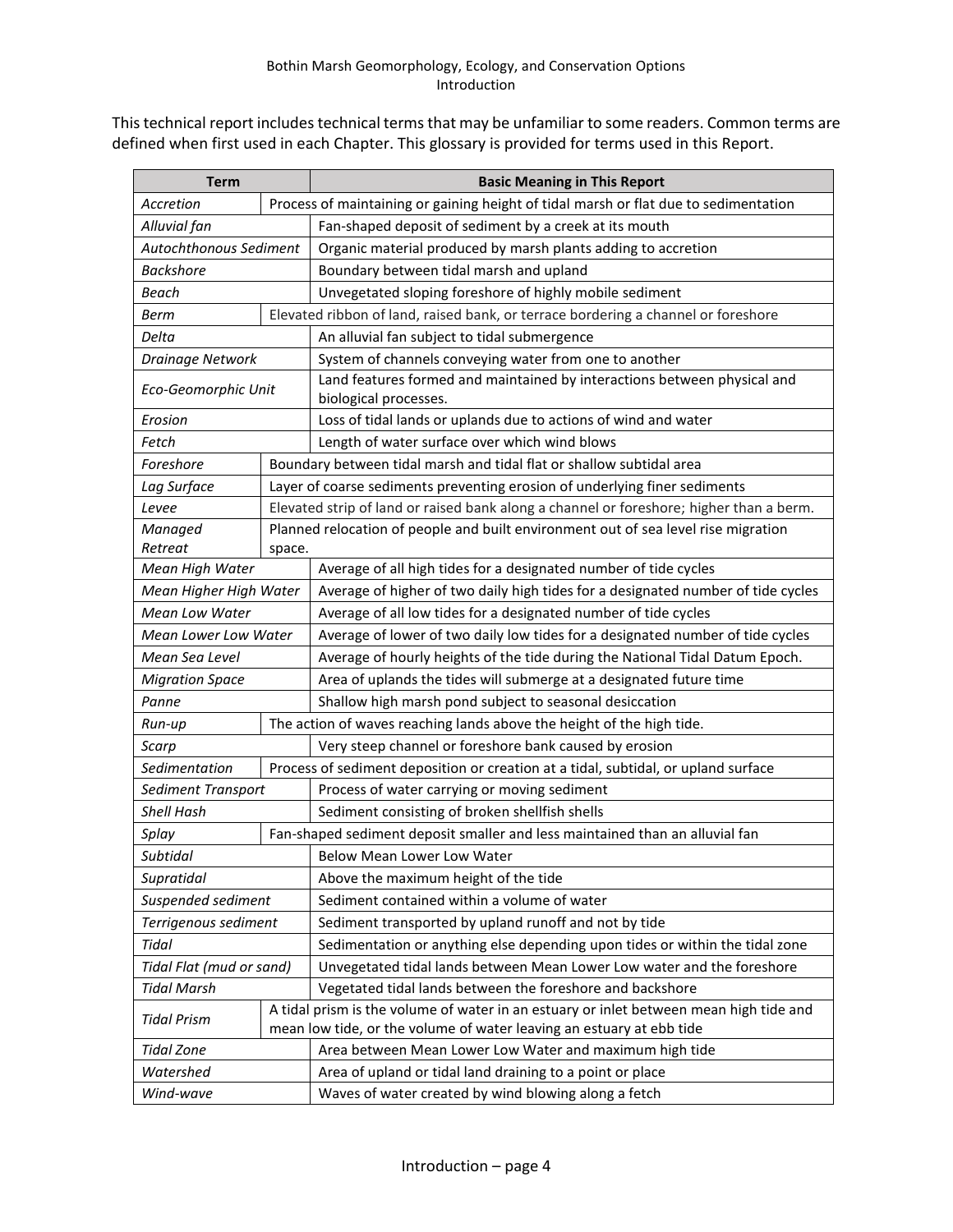#### Bothin Marsh Geomorphology, Ecology, and Conservation Options Introduction